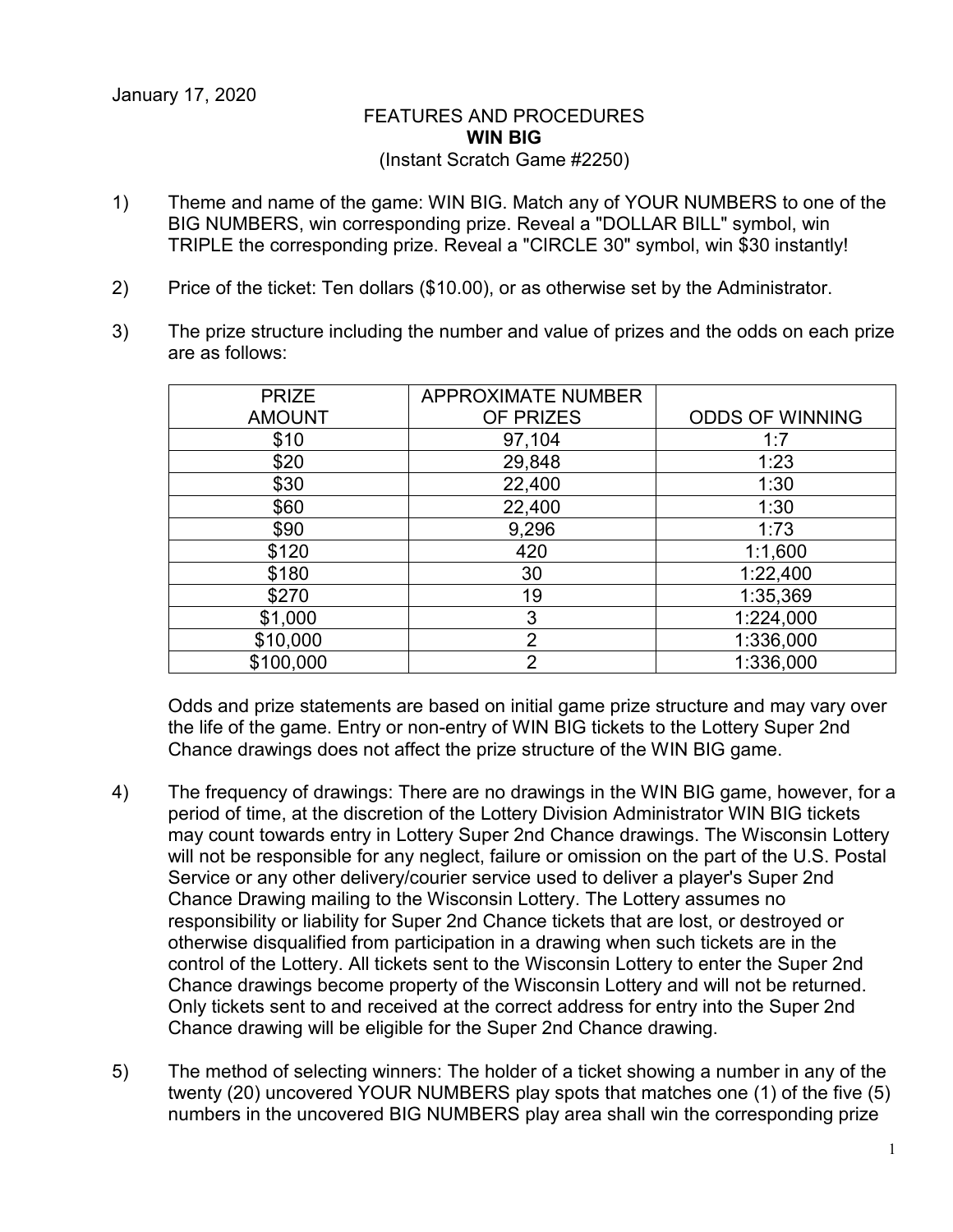amount shown for that same matching YOUR NUMBERS play spot. The holder of a ticket showing a "DOLLAR BILL" play symbol in any of the twenty (20) uncovered YOUR NUMBERS play spots shall win three (3) TIMES the corresponding prize amount automatically regardless of the numbers in the BIG NUMBERS play area. The holder of a ticket showing a "CIRCLE 30" play symbol in any of the twenty (20) uncovered YOUR NUMBERS play spots shall win thirty dollars (\$30) for each "CIRCLE 30" play symbol revealed regardless of the numbers in the BIG NUMBERS play area.

- 6) The method of making payment to winners:
	- A. Submission of the original ticket (not a copy), as provided below, shall be the sole method of claiming a prize.
	- B. Payment of prizes under six hundred dollars (\$600) may be made by presenting the ticket for validation and payment to any Wisconsin Lottery retailer by the claim deadline under 6(G).
	- C. The original winning ticket must be signed by a single human being. For-profit and non-profit entities, trusts, and other non-human beings are not eligible to play or claim a prize in this game. Payment of any prize totaling five hundred thousand, nine hundred ninety-nine dollars (\$500,999) or less may be made by either 1) signing the back of the original winning ticket, completing a Lottery claim form and presenting it in person to any Lottery office for validation and payment by the claim deadline under section 6(G), or 2) by signing the back of the original winning ticket, completing a Lottery claim form and mailing it for validation and payment to Lottery Headquarters in Madison. If claiming a prize by mail, the original winning ticket and Lottery claim form must be mailed to Lottery Headquarters in Madison in a properly addressed envelope with the postage duly prepaid by the claim deadline under section 6(G). Payment of any prize totaling five hundred and one thousand dollars (\$501,000) or more must be made by signing the back of the original winning ticket, completing a Lottery claim form and presenting it in person to the Lottery Headquarters in Madison for validation and payment by the claim deadline under section 6(G). Personal appearance may be waived at the Lottery Division Administrator's sole discretion.
	- D. Tickets are void if stolen, unissued, mutilated, altered, counterfeit, or otherwise fail validation tests. The Lottery at its sole discretion reserves the right to pay any mutilated ticket based upon the facts and circumstances of the particular claim. Such action by the Lottery is final and non-reviewable.
	- E. Tickets are void if misprinted. "Misprinted" means any mistake or difference from the original ticket or game specifications of any kind in the printing, manufacturing, packaging or other processing related to the production or distribution of the ticket caused by the raw materials, processes or handling of the ticket until its ultimate sale to the consumer/player. "Misprinted" includes but is not limited to the tickets being unreadable, misregistered, defective, or multiply printed. Also, "misprinted" includes errors in the computer software, computer hardware, code or programming of the game regardless of whether the errors were imbedded or caused by human action relating to any of the matters